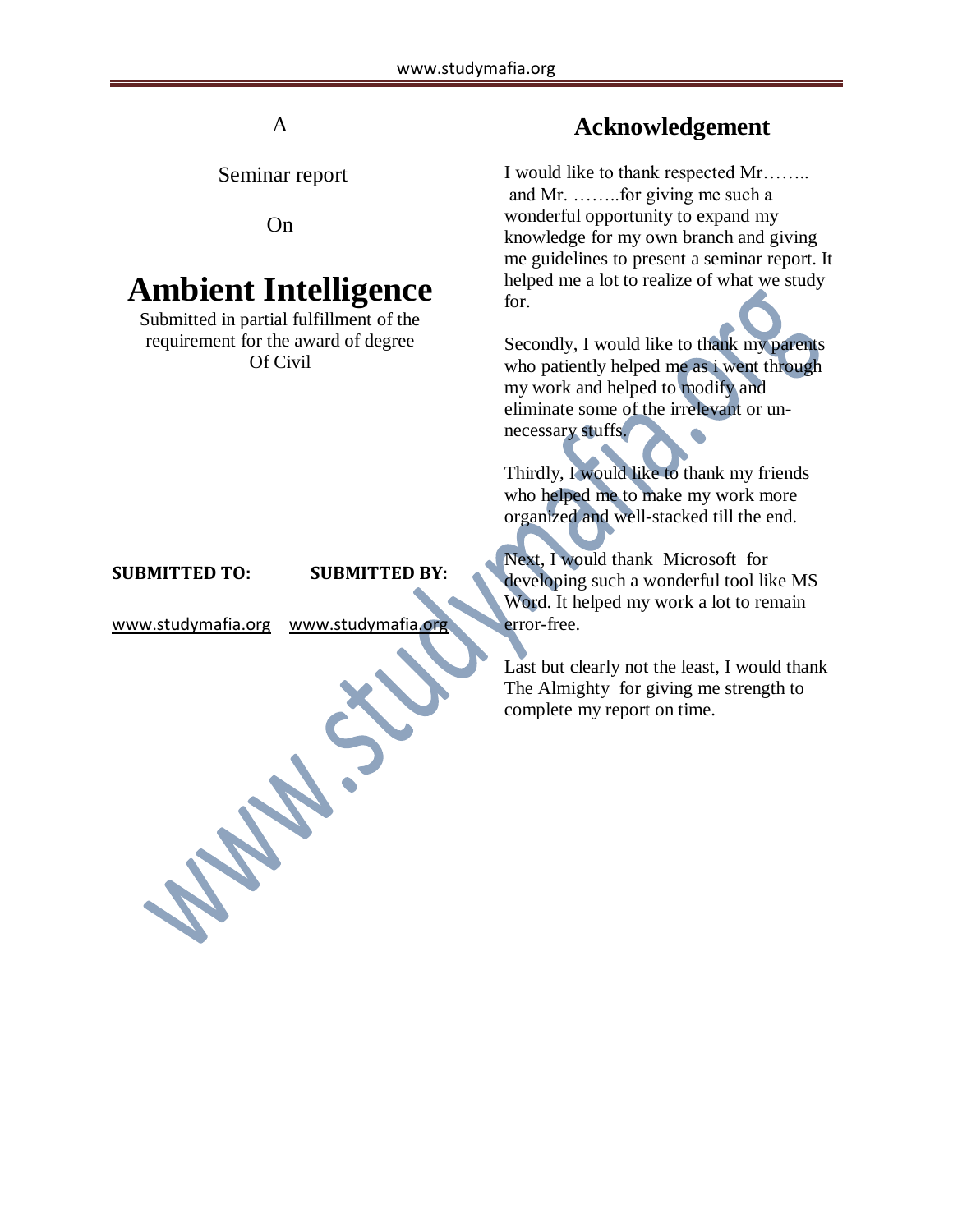## **Preface**

I have made this report file on the topic **Ambient intelligence;** I have tried my best to elucidate all the relevant detail to the topic to be included in the report. While in the beginning I have tried to give a general view about this topic.

My efforts and wholehearted co-corporation of each and everyone has ended on a successful note. I express my sincere gratitude to …………..who assisting me throughout the preparation of this topic. I thank him for providing me the reinforcement, confidence and most importantly the track for the topic whenever I needed it.

#### **Abstract:**

Ambient intelligence is an emerging discipline that brings intelligence to our everyday environments and makes those environments sensitive to us. Ambient intelligence (AmI) research builds upon advances in sensors and sensor networks, pervasive computing, and artificial intelligence. Because these contributing fields have experienced tremendous growth in the last few years, AmI research has strengthened and expanded. Because AmI research is maturing, the resulting technologies promise to revolutionarize daily human life by making people's surroundings edible and adaptive.

In this paper we provide a survey of the technologies that comprise ambient intelligence and of the applications that are dramatically erected by it. In particular, we specially focus on the research that makes AmI technologies

intelligent". Challenges and opportunities that AmI researchers will face in the coming years are highlighted.

Keywords: Ambient Intelligence, Artificial Intelligence, Sensors, Decision Making, Context Awareness, Privacy Reality which is disturbing to many.

## **Introduction:**



**Ambient Intelligence** (**AmI**) refers to electronic environments that are sensitive and responsive to the presence of people. Ambient intelligence is a vision on the future of [consumer](http://en.wikipedia.org/wiki/Consumer_electronics)  [electronics,](http://en.wikipedia.org/wiki/Consumer_electronics) [telecommunications](http://en.wikipedia.org/wiki/Telecommunications) and [computing](http://en.wikipedia.org/wiki/Computing) t hat was originally developed in the late 1990s for the time frame 2010–2020. In an ambient intelligence world, devices work in concert to support people in carrying out their everyday life activities, tasks and rituals in easy, natural way using information and intelligence that is hidden in the network connecting these devices (*see [Internet of Things](http://en.wikipedia.org/wiki/Internet_of_Things)*). As these devices grow smaller, more connected and more integrated into our environment, the technology disappears into our surroundings until only the user interface remains perceivable by users.

The ambient intelligence paradigm builds upon [pervasive computing,](http://en.wikipedia.org/wiki/Pervasive_computing) [ubiquitous](http://en.wikipedia.org/wiki/Ubiquitous_computing)  [computing,](http://en.wikipedia.org/wiki/Ubiquitous_computing) [profiling practices,](http://en.wikipedia.org/wiki/Profiling_practices) [context](http://en.wikipedia.org/wiki/Context_awareness) [awareness,](http://en.wikipedia.org/wiki/Context_awareness) and human-centric computer interaction design.

## **Overview:**

More and more people make decisions based on the effect their actions will have on their own inner, mental world. This experience-driven way of acting is a change from the past when people were primarily concerned about the use value of products and services, and is the basis for the [experience economy.](http://en.wikipedia.org/wiki/Experience_economy) Ambient intelligence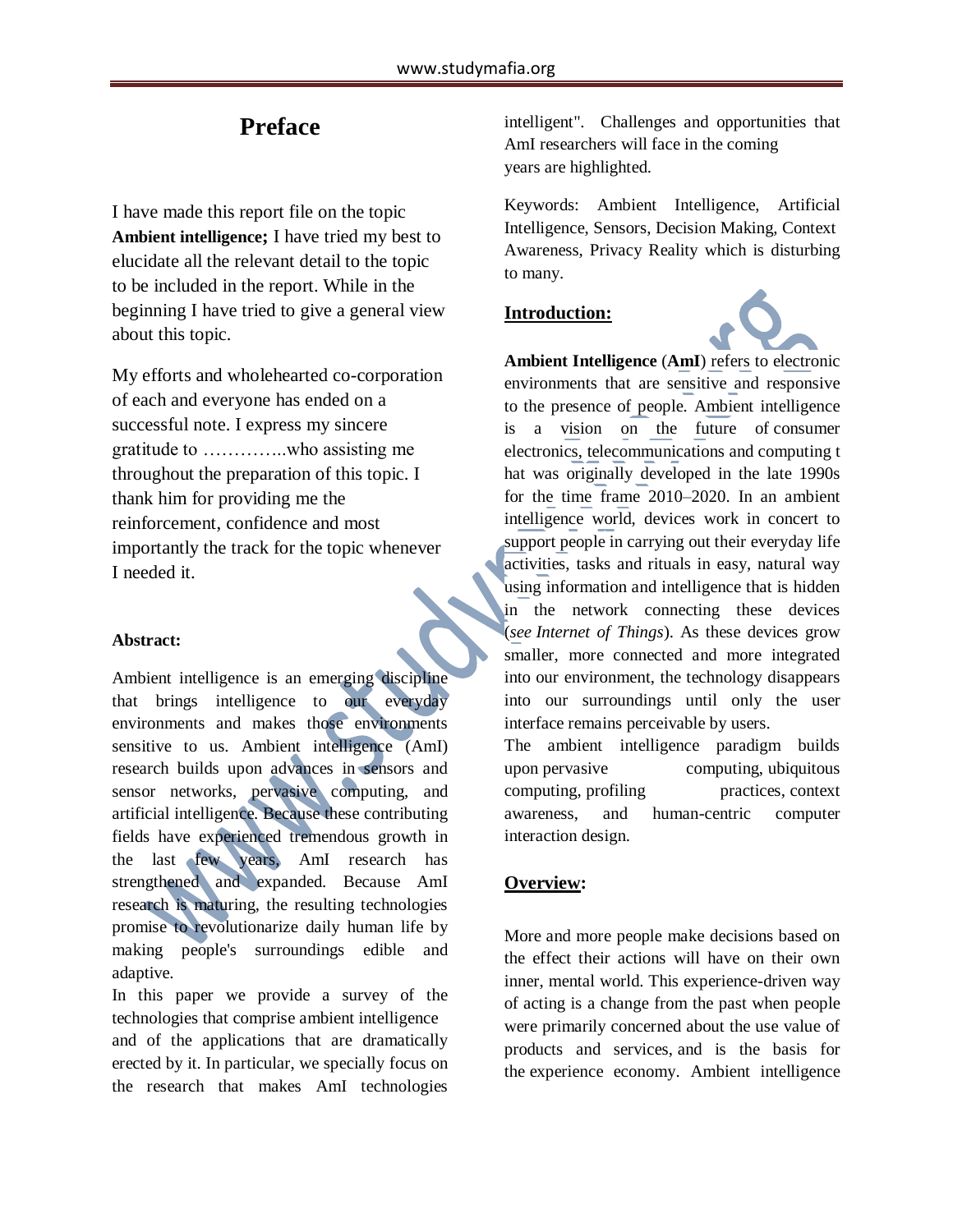addresses this shift in existential view by emphasizing people and user experience.

The interest in user experience also grew in importance in the late 1990s because of the overload of products and services in the information society that were difficult to understand and hard to use. A strong call emerged to design things from a user's point of view. Ambient intelligence is influenced by [user-centered design](http://en.wikipedia.org/wiki/User-centered_design) where the user is placed in the center of the design activity and asked to give feedback through specific user evaluations and tests to improve the design or even co-create the design together with the designer [\(participatory design\)](http://en.wikipedia.org/wiki/Participatory_design) or with other users [\(end](http://en.wikipedia.org/wiki/End-user_development)[user development\)](http://en.wikipedia.org/wiki/End-user_development).

In order for AmI to become a reality a number of key technologies are required:

- Unobtrusive hardware [\(Miniaturization,](http://en.wikipedia.org/wiki/Miniaturization) [Nanotechnology,](http://en.wikipedia.org/wiki/Nanotechnology) smart) devices, sensors etc.)
- Seamless mobile/fixed communication and computing infrastructure [\(interoperability,](http://en.wikipedia.org/wiki/Interoperability) wired and [wireless](http://en.wikipedia.org/wiki/Wireless) networks, [service](http://en.wikipedia.org/wiki/Service-oriented_architecture)[oriented architecture,](http://en.wikipedia.org/wiki/Service-oriented_architecture) [semantic web](http://en.wikipedia.org/wiki/Semantic_web) etc.)
- Dynamic and massively distributed device networks, which are easy to control and program (e.g. [service discovery,](http://en.wikipedia.org/wiki/Service_discovery) [auto](http://en.wikipedia.org/wiki/Auto-configuration)[configuration,](http://en.wikipedia.org/wiki/Auto-configuration) end-user programmable devices and systems etc.)
- Human-centric computer interfaces [\(intelligent agents,](http://en.wikipedia.org/wiki/Intelligent_agents) [multimodal](http://en.wikipedia.org/wiki/Multimodal_interaction)  [interaction,](http://en.wikipedia.org/wiki/Multimodal_interaction) [context awareness](http://en.wikipedia.org/wiki/Context_awareness) etc.)
- Dependable and secure systems and devices (self-testing and self repairing software, [privacy](http://en.wikipedia.org/wiki/Privacy) ensuring technology etc.)

## **History:**

In 1998, the board of management of Philips commissioned a series of presentations and internal workshops, organized by Eli Zelkha and Brian Epstein of Palo Alto Ventures (who, with

Simon Birrell, coined the name 'Ambient Intelligence') to investigate different scenarios that would transform the high-volume consumer electronic industry from the current "fragmented with features" world into a world in 2020 where user-friendly devices support ubiquitous information, communication and entertainment. While developing the Ambient Intelligence concept, Palo Alto Ventures created the keynote address for Roel Pieper of Philips for the Digital Living Room Conference, 1998. The group included Eli Zelkha, Brian Epstein, Simon Birrell, Doug Randall, and Clark Dodsworth. In the years after, these developments grew more mature. In 1999, Philips joined the Oxygen alliance, an international consortium of industrial partners within the context of the MIT Oxygen project aimed at developing technology for the computer of the 21st century. In 2000, plans were made to construct a feasibility and usability facility dedicated to Ambient Intelligence. This HomeLab officially opened on 24 April 2002.

Along with the development of the vision at Philips, a number of parallel initiatives started to explore ambient intelligence in more detail. Following the advice of the Information Society and Technology Advisory Group [\(ISTAG\)](http://en.wikipedia.org/wiki/ISTAG), the [European Commission](http://en.wikipedia.org/wiki/European_Commission) used the vision for the launch of their sixth framework (FP6) in Information, Society and Technology (IST), with a subsidiary budget of 3.7 billion euros. The European Commission played a crucial role in the further development of the AmI vision. As a result of many initiatives the AmI vision gained traction. During the past few years several major initiatives have been started. [Fraunhofer Society](http://en.wikipedia.org/wiki/Fraunhofer_Society) started several activities in a variety of domains including multimedia, microsystems design and augmented spaces. [MITs](http://en.wikipedia.org/wiki/MIT)tarted an Ambient Intelligence research group at their Media Lab. Several more research projects started in a variety of countries such as USA, Canada,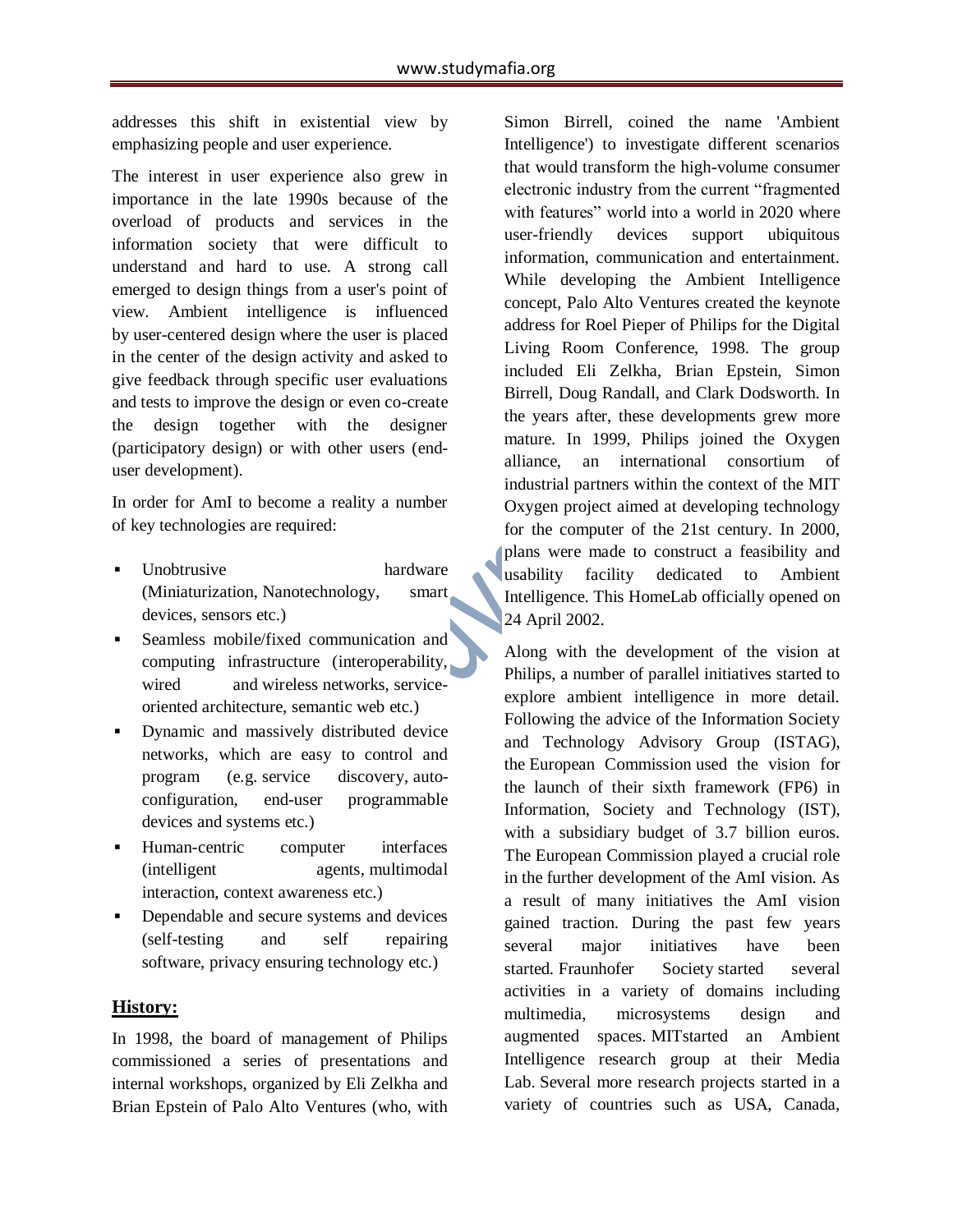Spain, France and the Netherlands. In 2004, the first European symposium on Ambient Intelligence (EUSAI) was held and many other conferences have been held that address special topics in AmI.

## **Technologies:**

A variety of technologies can be used to enable Ambient intelligence environments such as

#### **Radio Frequency Identification:**

Radio-frequency identification (RFID) is the use of a wireless non-contact system that uses radiofrequency [electromagnetic](http://en.wikipedia.org/wiki/Electromagnetic_field) fields to transfer data from a tag attached to an object, for the purposes of automatic identification and tracking. Some tags require no battery and are powered by the electromagnetic fields used to read them. Others use a local power source and emit [radio](http://en.wikipedia.org/wiki/Radio) waves [\(electromagnetic radiation](http://en.wikipedia.org/wiki/Electromagnetic_radiation) at radio frequencies). The tag contains electronically stored information which can be read from up to several meters (yards) away. Unlike a [bar code,](http://en.wikipedia.org/wiki/Bar_code) the tag does not need to be within line of sight of the reader and may be embedded in the tracked object.

## **Microchip implant (human):**

A human microchip implant is an integrated circuit device or [RFID](http://en.wikipedia.org/wiki/RFID) transponder encased in silicate glass and implanted in the body of a human being. A [subdermal implant](http://en.wikipedia.org/wiki/Subdermal_implant) typically contains a unique ID number that can be linked to information contained in an external database, such as personal identification, medical history, medications, allergies, and contact information.

#### **Sensor:**

A **sensor** (also called **detector**) is a [converter](http://en.wikipedia.org/wiki/Energy_conversion) that measures a [physical](http://en.wikipedia.org/wiki/Physical_quantity)  [quantity](http://en.wikipedia.org/wiki/Physical_quantity) and converts it into a signal which can be read by an observer or by an (today mostly [electronic\)](http://en.wikipedia.org/wiki/Electronics) instrument. For example, a [mercury-in-glass thermometer](http://en.wikipedia.org/wiki/Mercury-in-glass_thermometer) converts the measured temperature into expansion and contraction of a liquid which can be read on a calibrated glass tube. A [thermocouple](http://en.wikipedia.org/wiki/Thermocouple) converts temperature to an output voltage which can be read by a [voltmeter.](http://en.wikipedia.org/wiki/Voltmeter) For accuracy, most sensors are [calibrated](http://en.wikipedia.org/wiki/Calibration) against known [standards.](http://en.wikipedia.org/wiki/Standard_(metrology))

Sensors are used in everyday objects such as touch-sensitive elevator buttons [\(tactile sensor\)](http://en.wikipedia.org/wiki/Tactile_sensor) and lamps which dim or brighten by touching the base. There are also innumerable applications for sensors of which most people are never aware.

#### **Software Agent:**

**Software agent** is a software program that acts for a user or other program in a relationship of agency, which derives from the Latin *agere* (to do): an agreement to act on one's behalf. Such "action on behalf of" implies the [authority](http://en.wikipedia.org/wiki/Authority) to decide which, if any, action is appropriate.

Related and derived concepts include *[Intelligent](http://en.wikipedia.org/wiki/Intelligent_agent)  [agents](http://en.wikipedia.org/wiki/Intelligent_agent)* (in particular exhibiting some aspect of [Artificial Intelligence,](http://en.wikipedia.org/wiki/Artificial_Intelligence) such as [learning](http://en.wikipedia.org/wiki/Learning) and [reasoning\)](http://en.wikipedia.org/wiki/Reasoning), *[autonomous](http://en.wikipedia.org/wiki/Autonomous_agent)  [agents](http://en.wikipedia.org/wiki/Autonomous_agent)* (capable of modifying the way in which they achieve their objectives), *distributed* agents (being executed on physically distinct computers), *[multi-agent](http://en.wikipedia.org/wiki/Multi-agent_system) systems* (distributed agents that do not have the capabilities to achieve an objective alone and thus must communicate), and *mobile* agents (agents that can relocate their execution onto different processors).

## **Affective Computing:**

Affective computing is the study and development of systems and devices that can recognize, interpret, process, and simulate human [affects.](http://en.wikipedia.org/wiki/Affect_(psychology)) It is an interdisciplinary field spanning [computer sciences,](http://en.wikipedia.org/wiki/Computer_sciences) [psychology,](http://en.wikipedia.org/wiki/Psychology)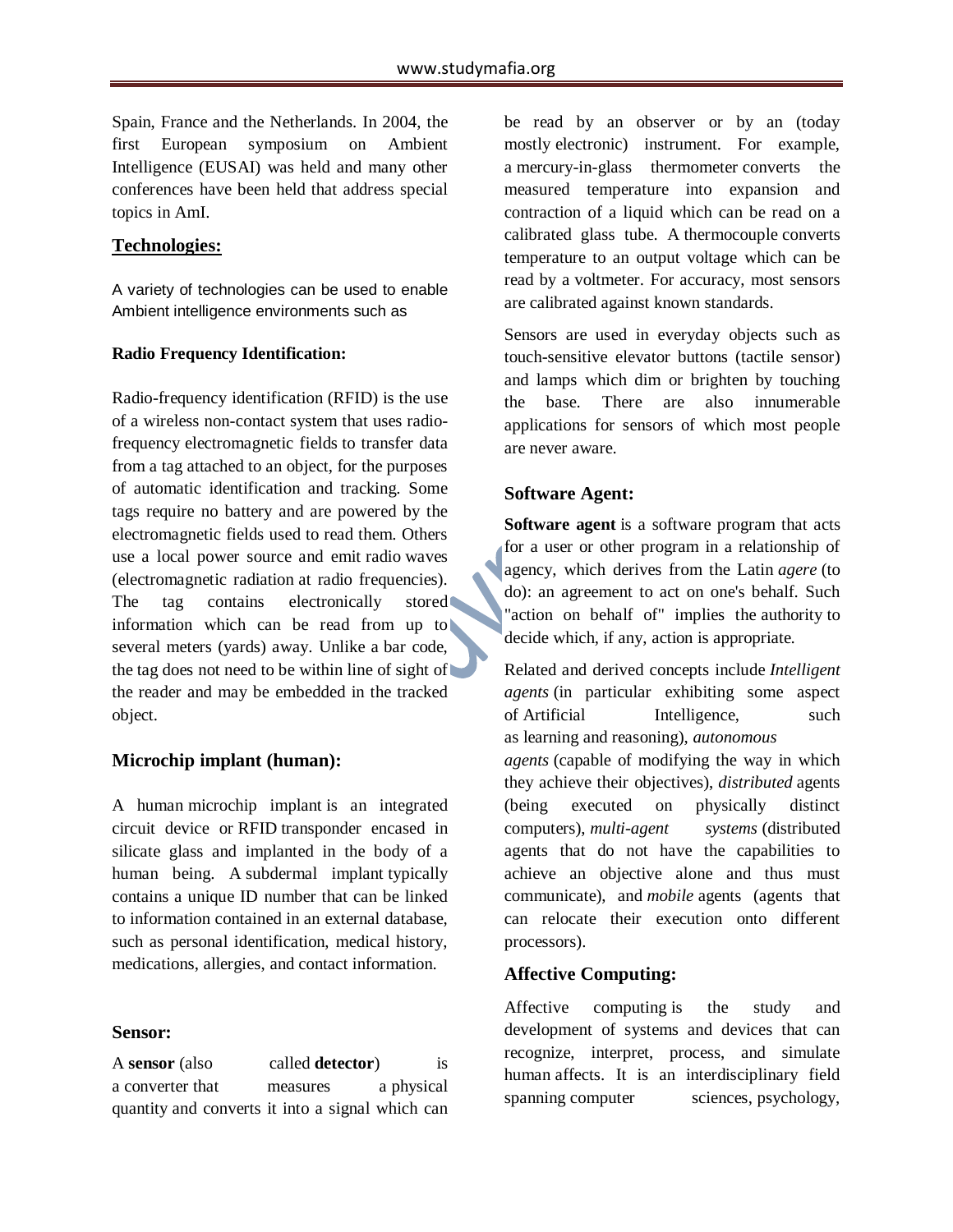and [cognitive science.](http://en.wikipedia.org/wiki/Cognitive_science) While the origins of the field may be traced as far back as to early philosophical enquiries into [emotion,](http://en.wikipedia.org/wiki/Emotion#The_James-Lange_Theory) the more modern branch of computer science originated with [Rosalind Picard's](http://en.wikipedia.org/wiki/Rosalind_Picard) 1995 paper on affective computing. A motivation for the research is the ability to simulate [empathy.](http://en.wikipedia.org/wiki/Empathy) The machine should interpret the emotional state of humans and adapt its behavior to them, giving an appropriate response for those emotions.

## **Detecting and recognizing emotional information:**

Detecting emotional information begins with passive [sensors](http://en.wikipedia.org/wiki/Sensors) which capture data about the user's physical state or behavior without interpreting the input. The data gathered is analogous to the cues humans use to perceive emotions in others. For example, a video camera might capture facial expressions, body posture and gestures, while a microphone might capture speech. Other sensors detect emotional cues by directly measuring [physiological](http://en.wikipedia.org/wiki/Physiological) data, such as skin temperature and [galvanic resistance.](http://en.wikipedia.org/wiki/Galvanic_skin_response)

Recognizing emotional information requires the extraction of meaningful patterns from the gathered data. This is done using machine learning techniques that process different modalities [speech recognition,](http://en.wikipedia.org/wiki/Speech_recognition) [natural language](http://en.wikipedia.org/wiki/Natural_language_processing)  [processing,](http://en.wikipedia.org/wiki/Natural_language_processing) or [facial expression detection,](http://en.wikipedia.org/wiki/Face_recognition) and produce either labels (i.e. 'confused') or coordinates in a valence-arousal space. Literature reviews such as, and provides comprehensive coverage of the state of the art.

## **Emotion in machines:**

Another area within affective computing is the design of computational devices proposed to exhibit either innate emotional capabilities or that are capable of convincingly simulating emotions. A more practical approach, based on current technological capabilities, is the simulation of emotions in conversational agents in order to enrich and facilitate interactivity

between human and machine. While human emotions are often associated with surges in hormones and other neuropeptides, emotions in machines might be associated with abstract states associated with progress (or lack of progress) in autonomous learning systems. In this view, affective emotional states correspond to time-derivatives (perturbations) in the [learning curve](http://en.wikipedia.org/wiki/Learning_curve) of an arbitrary learning system.

## **Nanotechnology**:

Nanotechnology is very diverse, ranging from extensions of conventional [device physics](http://en.wikipedia.org/wiki/Semiconductor_device) to completely new approaches based upon [molecular self-assembly,](http://en.wikipedia.org/wiki/Molecular_self-assembly) from developing [new materials](http://en.wikipedia.org/wiki/Nanomaterials) with dimensions on the nanoscale to [direct control of matter on the](http://en.wikipedia.org/wiki/Molecular_nanotechnology)  [atomic scale.](http://en.wikipedia.org/wiki/Molecular_nanotechnology) Nanotechnology entails the application of fields of science as diverse as [surface science,](http://en.wikipedia.org/wiki/Surface_science) [organic chemistry,](http://en.wikipedia.org/wiki/Organic_chemistry) [molecular](http://en.wikipedia.org/wiki/Molecular_biology)  [biology,](http://en.wikipedia.org/wiki/Molecular_biology) [semiconductor physics,](http://en.wikipedia.org/wiki/Semiconductor_physics) micro fabrication, etc.

Scientists debate the future [implications of](http://en.wikipedia.org/wiki/Implications_of_nanotechnology)  [nanotechnology.](http://en.wikipedia.org/wiki/Implications_of_nanotechnology) Nanotechnology may be able to create many new materials and devices with a vast range of [applications,](http://en.wikipedia.org/wiki/List_of_nanotechnology_applications) such as in [medicine,](http://en.wikipedia.org/wiki/Nanomedicine) [electronics,](http://en.wikipedia.org/wiki/Nanoelectronics) [biomaterials](http://en.wikipedia.org/wiki/Biomaterials) and energy production. On the other hand, nanotechnology raises many of the same issues as any new technology, including concerns about the [toxicity](http://en.wikipedia.org/wiki/Nanotoxicology) and environmental impact of nanomaterials, and their potential effects on global economics, as well as speculation about various [doomsday scenarios.](http://en.wikipedia.org/wiki/Grey_goo) These concerns have led to a debate among advocacy groups and governments on whether special [regulation of](http://en.wikipedia.org/wiki/Regulation_of_nanotechnology)  [nanotechnology](http://en.wikipedia.org/wiki/Regulation_of_nanotechnology) is warranted.

## **Biometrics:**

Biometrics refers to the identification of humans by their characteristics or traits. Biometrics is used in computer science as a form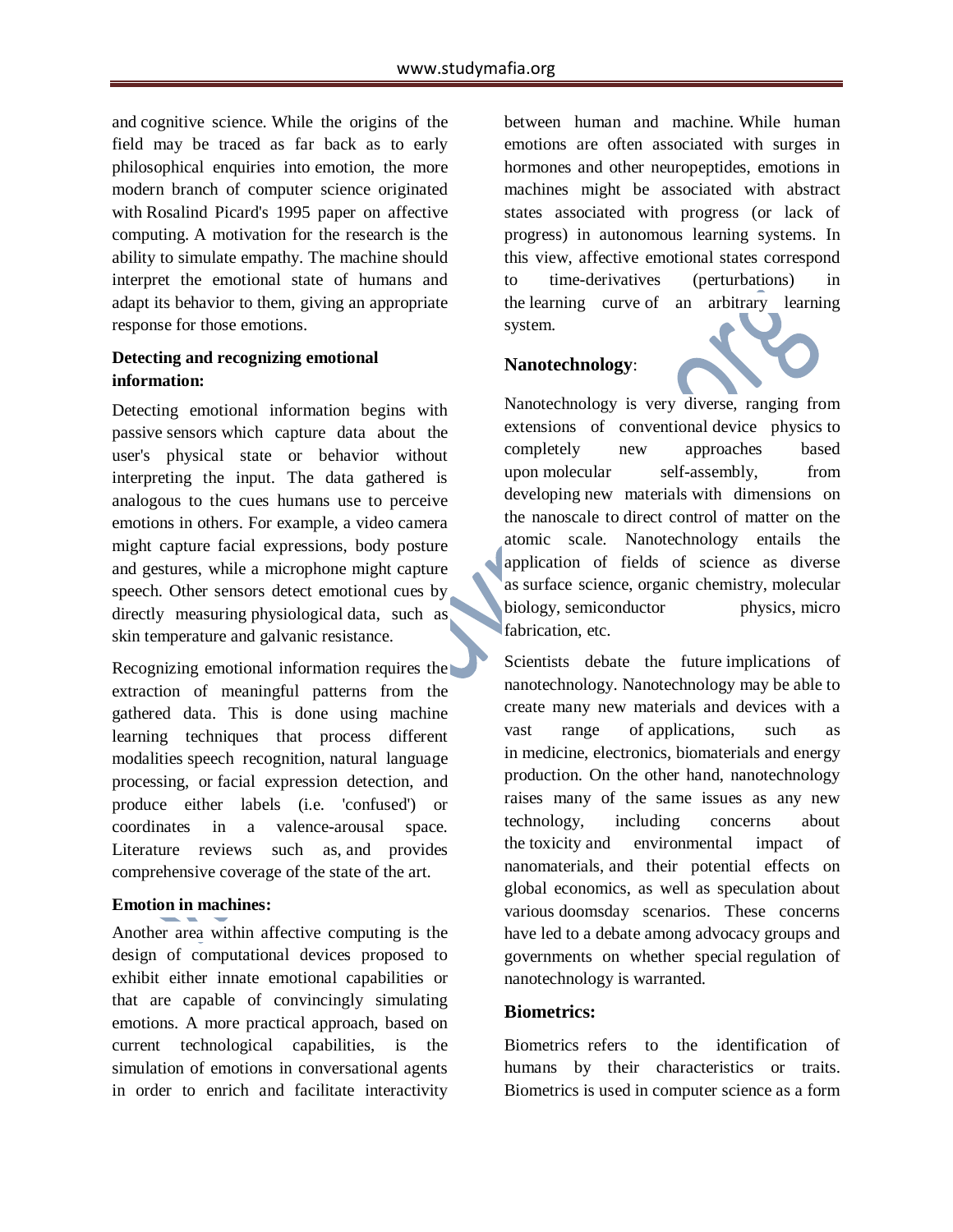of [identification](http://en.wikipedia.org/wiki/Identification) and [access control.](http://en.wikipedia.org/wiki/Access_control) It is also used to identify individuals in groups that are under [surveillance.](http://en.wikipedia.org/wiki/Surveillance)

Biometric identifiers are the distinctive, measurable characteristics used to label and describe individuals. Biometric identifiers are often categorized as physiological versus behavioral

characteristics. A physiological biometric would identify by one's voice, DNA, hand print or behavior. Behavioral biometrics are related to the behavior of a person, including but not limited to: [typing rhythm,](http://en.wikipedia.org/wiki/Keystroke_dynamics) [gait,](http://en.wikipedia.org/wiki/Gait_analysis) and [voice.](http://en.wikipedia.org/wiki/Speaker_recognition) Some researchers have coined the term behaviometrics to describe the latter class of biometrics.

The ongoing dramatic transformation in working life, including the introduction of ever new digital technologies, presents problems and opportunities to all workers, particularly to segments of the working population that are emerging and neglected: telecommuters, flexible shift workers, single parents, elders, recent immigrants, the obese, the handicapped and, other individuals requiring special accommodations.

This dramatic shift in the nature, place and organization of working life motivates our research which, in the simplest of terms, involves the designing, prototyping, demonstrating and evaluating of a prototypical "robot-room" with embedded Information Technologies that we call an "Animated Work Environment" [AWE] (figures 1 and 2).



## **Working Overview:**

#### **AWE concept - COMPOSING**

The strength of AWE is made clearer by recognizing what it isn't: it isn't a building, or a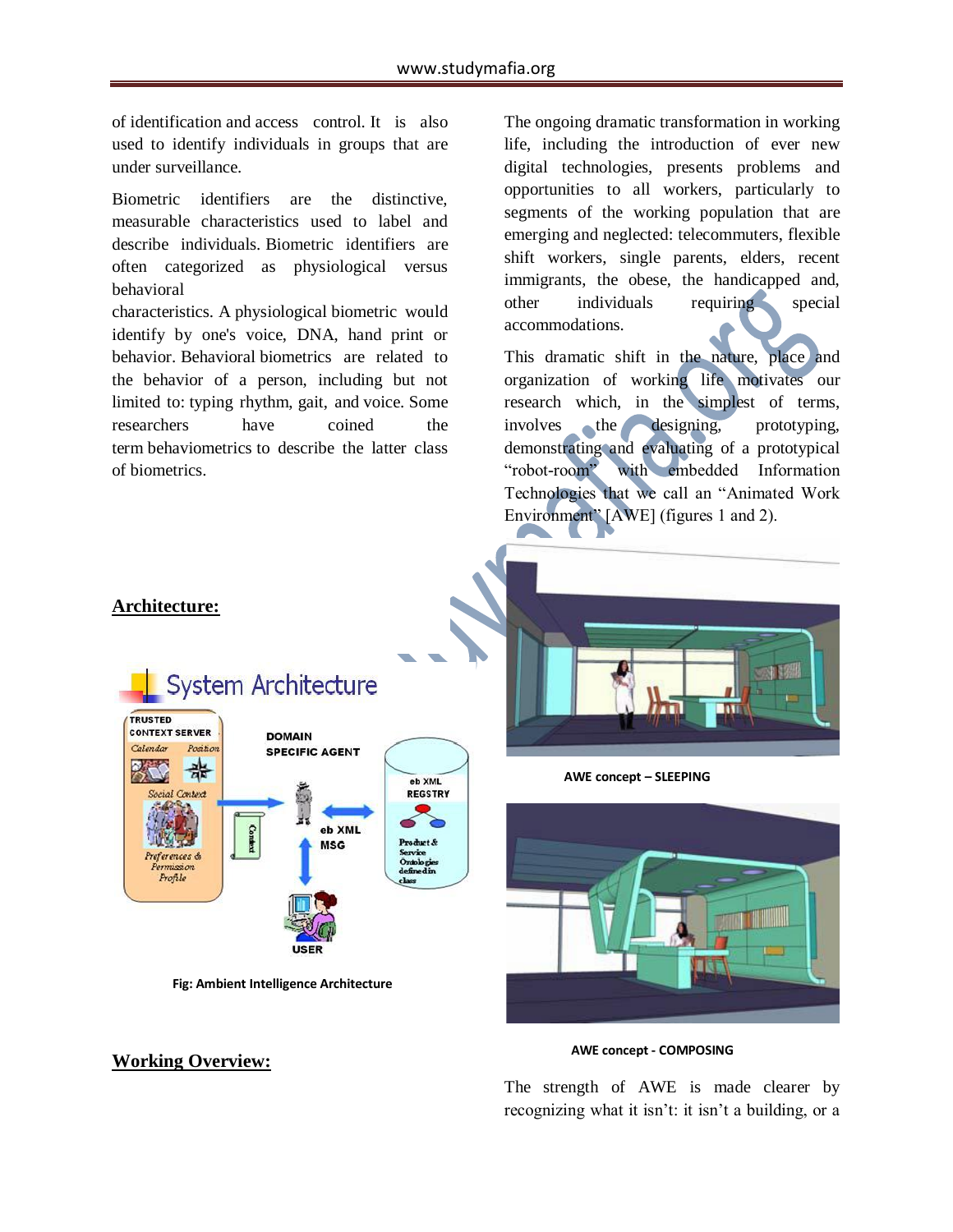room, or a "stand-alone" device, or a software application, or a piece of furniture. Instead, AWE is a user-friendly, programmable environment, both digital and analog, high-tech and low-tech, fitted to home and office, that users adjust along a continuum, providing the sense of being more "at home" or more "at work," more leisurely or more productive, more efficient or more innovative, while facilitating multiple activities.

In concept, AWE is envisioned as an information-rich environment featuring the ability to continuously "morph" to accommodate a wide range of user needs. At the core of this environment (though not exclusively comprising it) are smooth, continuously deformable "smart" surfaces whose configuration, and hence functionality, are user-controllable. In addition to this novel aspect, AWE embodies a range of "off-the-shelf" Information Technology (IT) components: embedded commercially-available sensors that, when suitably exploited, make AWE user-friendly and intelligent; radiofrequency identification (RFID) tags that allow AWE to associate printed and digital materials; and integrated display screens, scanners, projectors, keyboards and audio speakers that make AWE useful as a total work environment programmable to suit a range of work needs and situations.

## **Benefit Scenarios:**

**Scenario 1: Smart Home***.* The AmI specification may include the Meaningful environment is the house, including the backyard and a portion of the front door as these areas also have sensors. Objects are plants, furniture, and so on.

**Scenario 2: Hospital room, where a patient is monitored for health and security reasons.** Objects in the environment are furniture, medical equipment, specific elements of the room like a toilet and a window.

**Scenario 3: Underground station equipped with location sensors to track the location of each unit in real-time***.* Based on the time needed to connect two locations with sensors, the system can also predict the speed of each unit. Examples of objects in this environment are tracks and stations. Interactors are trains, drivers and command centre officers. Sensors are used for identification purposes based on ID signals sent from the train. Other signals can be sent as well, e.g., emergency status. Actuators will be signals coordinating the flow of trains and messages that can be delivered to each unit in order to regulate their speed and the time they have to spend at a stop. Contexts of interest can be "delays" or "stopped train". One interaction rule can be "if line blocked ahead and there are intermediate stops describe the

situation to passengers".

**Scenario 4: School, where students are monitored on balancing their learning experience.** The objects within a classroom or play ground are tables and other available elements. The interactors are students and teachers. The sensors will identify who is using what scientific kit and that in turn will allow monitoring of how long students are involved with a particular experiment. Actuators can be recommendations delivered to wristwatch-like personalized displays. Contexts of interest can be "student has been with a

single experimentation kit for too long" or "student has not engaged in active experimentation". The first context will trigger a rule "if student has been interacting with one single kit for more than 20 minutes advise the student to try the next experiment available" whilst the second one can send a message

to a tutor, such as "if student has not engaged for more than 5 minutes with an experiment then tutor has to encourage and guide the student".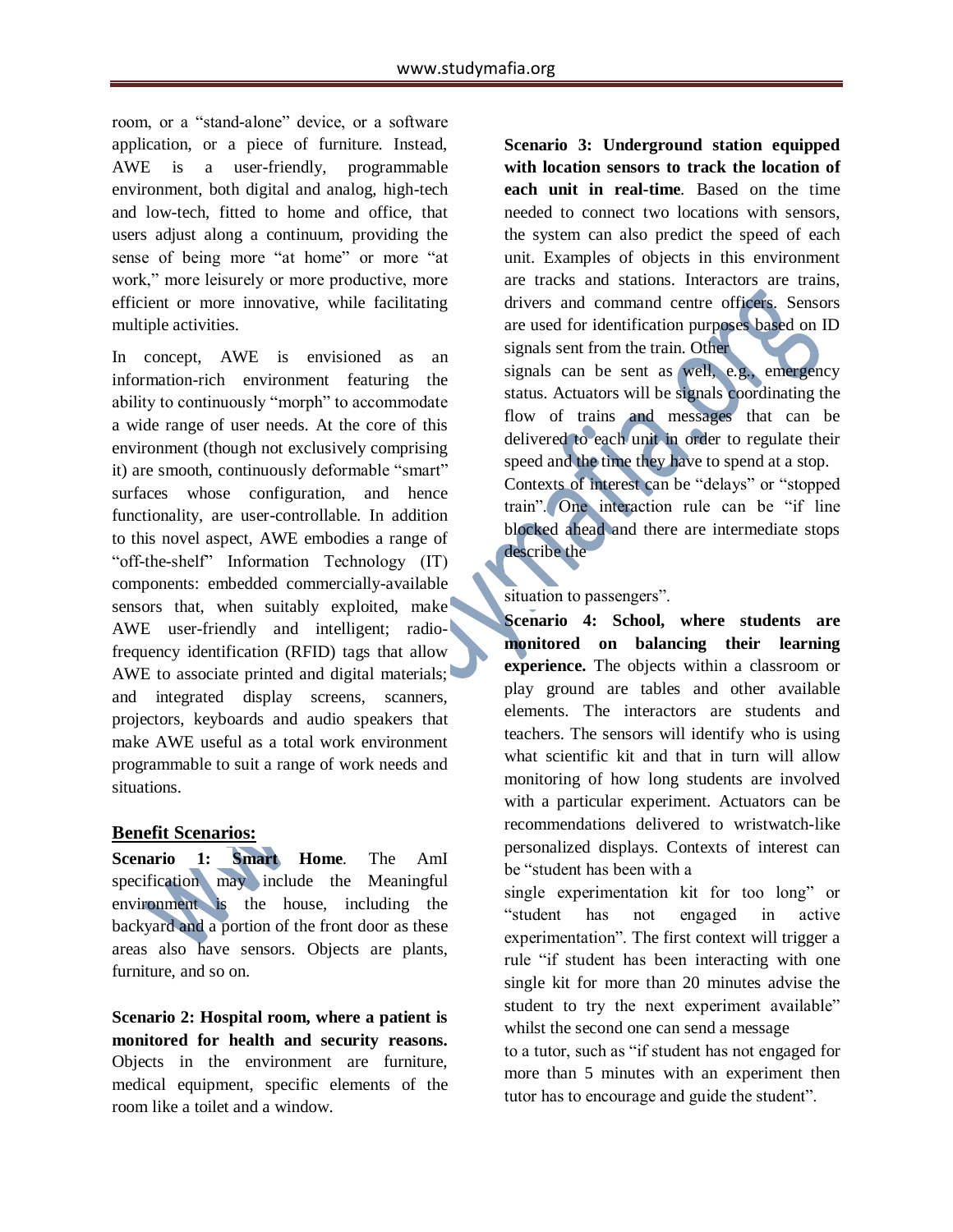**Scenario 5: Fire Brigade has to act then the environment.** Streets can be equipped with sensors to measure passage of traffic within the areas through which the fire brigade truck might go through in order to reach the place

where the emergency is located. Objects here will be streets and street

junctions. Interactors will be cars. Actuators can be traffic lights as they can

help speed the fire brigade through. A context will be a fire occurring at peak

time with a number of alternative streets to be used. An interaction rule can

be "if all streets are busy, use traffic lights to hold traffic back from the vital passage to be used".

**Scenario 6: Production Line.** Sensors can track the flow of items at critical bottlenecks in the system and the system can compare the current flow with a desired benchmark. Decision makers can then take decisions on how to

proceed and how to react to the arrival of new materials and to upcoming demands. Different parts of the plant can be de/activated accordingly. Similarly, sensors can provide useful information on places where there has been a problem and the section has stopped production, requiring a deviation in flow. Objects here are transportation belts and elements being manufactured whilst actuators are the different mechanisms dis/allowing the flow of elements at particular places. A context can be "a piece of system requiring maintenance" and a related interaction rule can be "if section A becomes unavailable then redirect the flow of objects through alternative paths".

**Scenario 7: Public Surveillance***.* Sensors are enriched CCTV cameras on street or on transport, monitored by security guards. Integrators are law abiding citizens and potential muggers. A context can be "if a person is

attacked, provide an alarm, issue a verbal warning in-situ to deter attacker and activate a rescue from the nearest police station or security guard". Bidirectional voice channels can be used. Of course AmI requires that the

sensing, decision making and actuator are automated. In future this can be achieved with image and sound processing, reasoning for the identification of an emergency situation and text-to-speech warnings delivered to the offender.

## **Conclusion:**

The introduction of AmI in a home environment will have an impact on personal lives in several ways. The time gained will allow people to spend more time with their family and friends. Convenience, money, time savings, security, safety and entertainment reduce the stress leading to an overall higher quality of life. However, the ability to prepare or complete more and more everyday tasks such as shopping or banking at home, potentially leads to reduced face-to-face interaction between people or, at least, to selective interaction restricted to mainly family and friends.

The disadvantage is that every node and the system as a whole need protection.

Research must, therefore, focus on developing user-friendly low-cost solutions with a high level of network security. Managers of the various companies intending to produce and sell AmI technology must agree on common networking standards, which are a major factor determining future success or failure.

#### **References:**

- **[www.google.com](http://www.google.com/)**
- **[www.wikipedia.com](http://www.wikipedia.com/)**
- **[www.studymafia.org](http://www.studymafia.org/)**